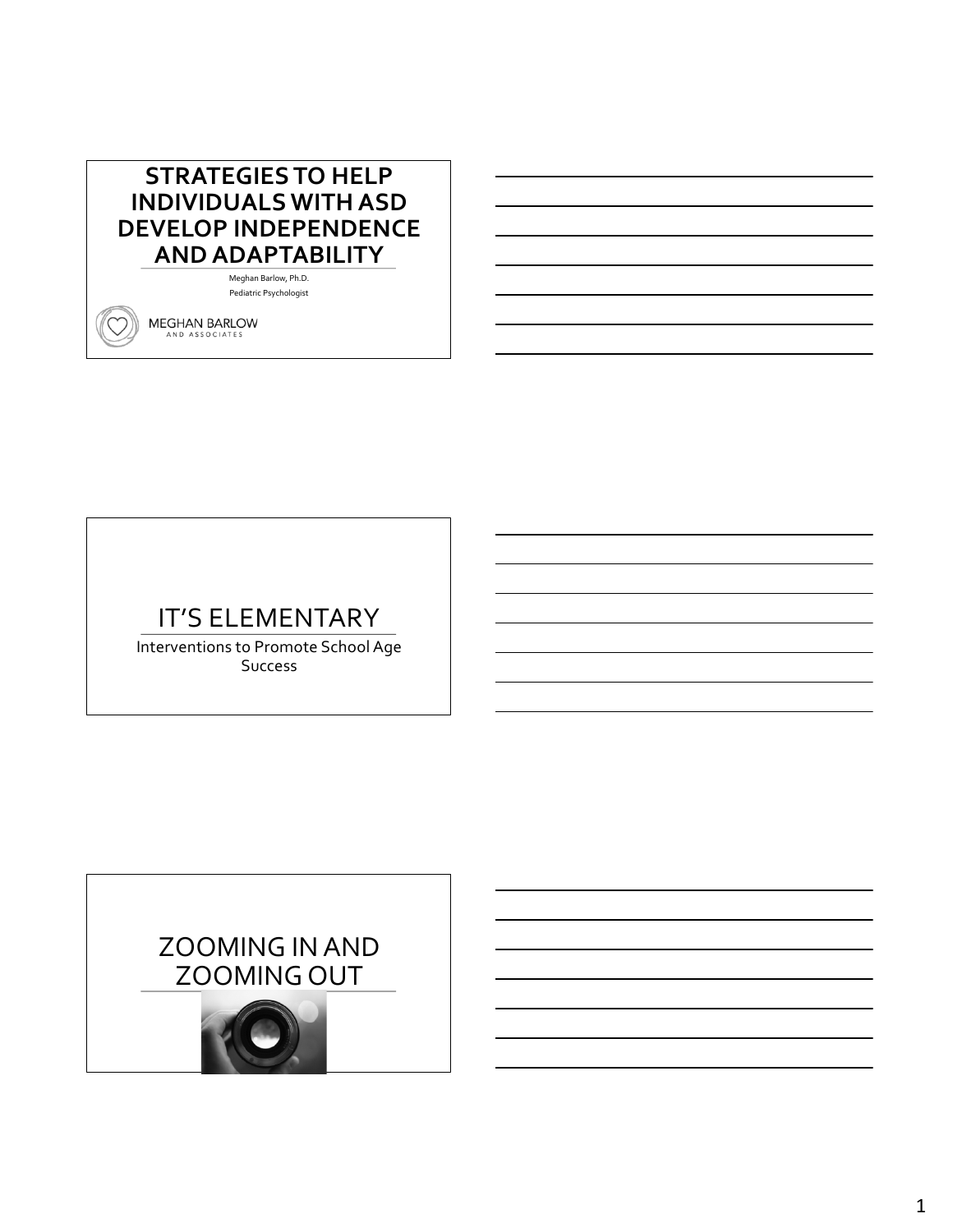#### Common Areas of Focus

• Anxiety

- Attention • Self-Regulation
- Impulsivity
- Social Skills



#### Aspie Trainer's Blog, ADW

• "In the past I've had therapy (a combination of CBT alongside other acronyms I've forgotten) to try and mitigate my mental health difficulties, and there appears to be two schools of thought in relation to this: one which says that CBT can be adapted for autistic individuals; and the second, which I fall into, that find it unnecessarily confusing/unhelpful, and hence a source of anxiety. Finding a therapist who has sufficient knowledge about autism is still quite tough. The fact that I had 8 months of therapy without being identified as an Aspie/autistic serves to illustrate this point."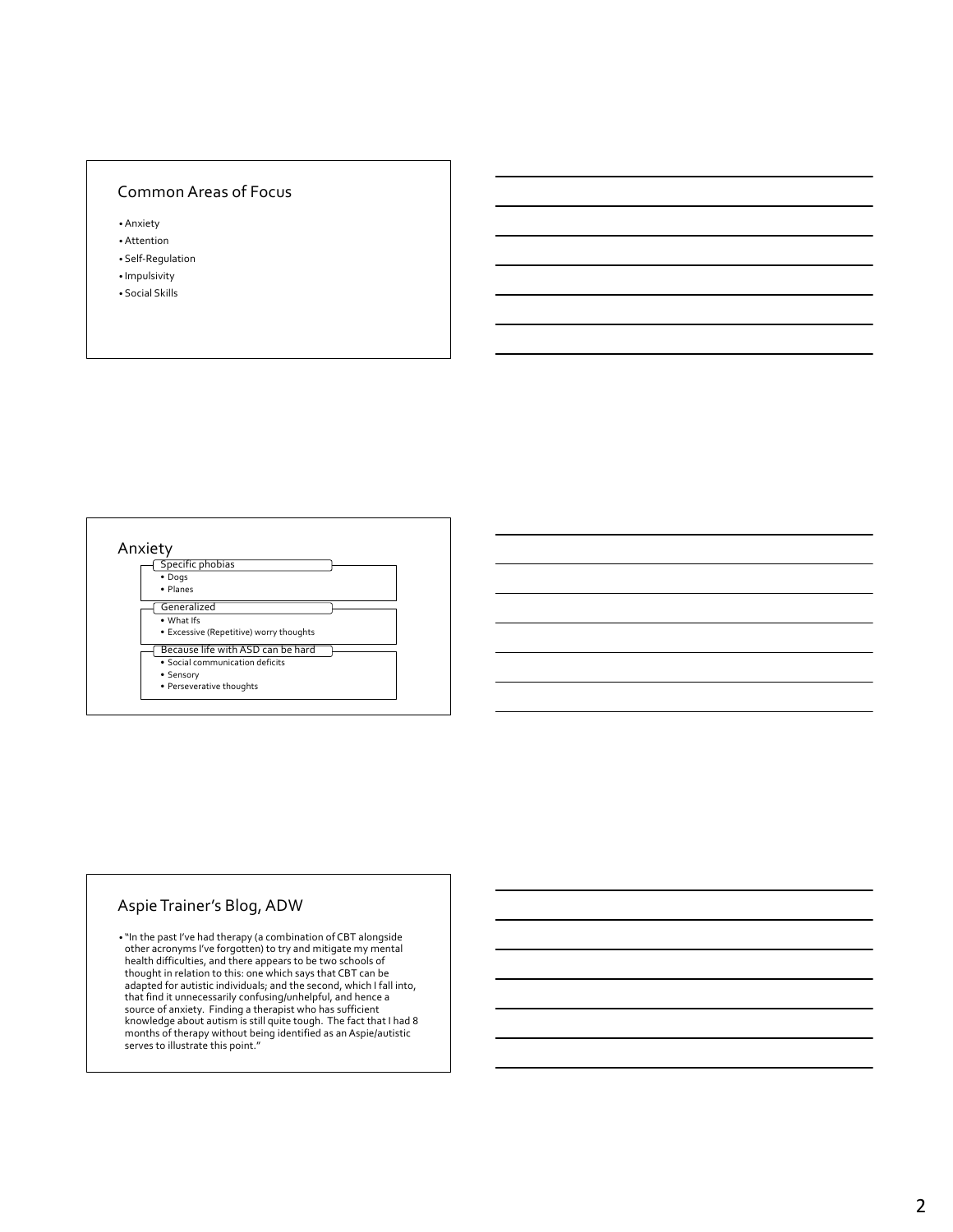### But, wait…CBT is perfect

• CBT very linear

- Many strategies are basically self-talk social narratives (or can be turned into them)
- Can make strategies concrete and visual
- And, actually, here's what ADW goes on to suggest…

#### CBT for Anxiety

• Educate and Explain

- Teach tools for changing thoughts Click on a new video
- Index card stacks
- Teach tools to relax and calm body

• Teach alternative actions

#### When you're anxious because you're unaware or too aware

• Ask for help

- Teach phrases to "save face"/get out of a tricky situation
- Teach about confused feelings and clarification
- Acceptance and a healthy perspective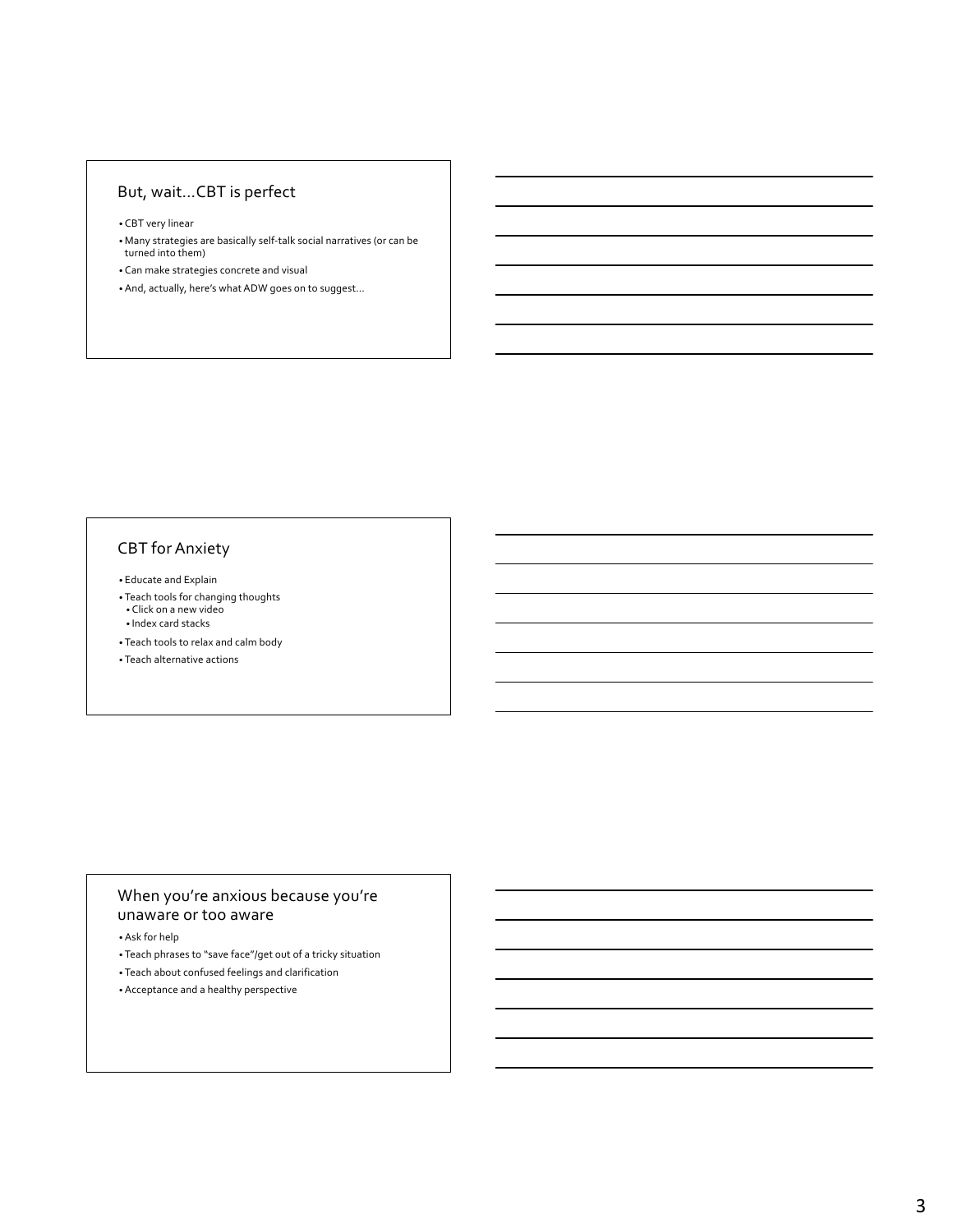#### Attention

- •Understand distractions, teach a plan
- •Developmentally appropriate •Use special interests, if possible
- Make it visual and concrete
- Change the environment

## Interventions for attention

•Help from others

- •Physical proximity
- •Physical prompts, cues
- •Checklists
- •Timers
- •Use of fidgets/OT interventions •Fidget vs. Distraction



#### Interventions for organization

• Visual schedules

• First, then

• Visual cues – photographs, labeling, separating space with tape, color-coding

• Process and routines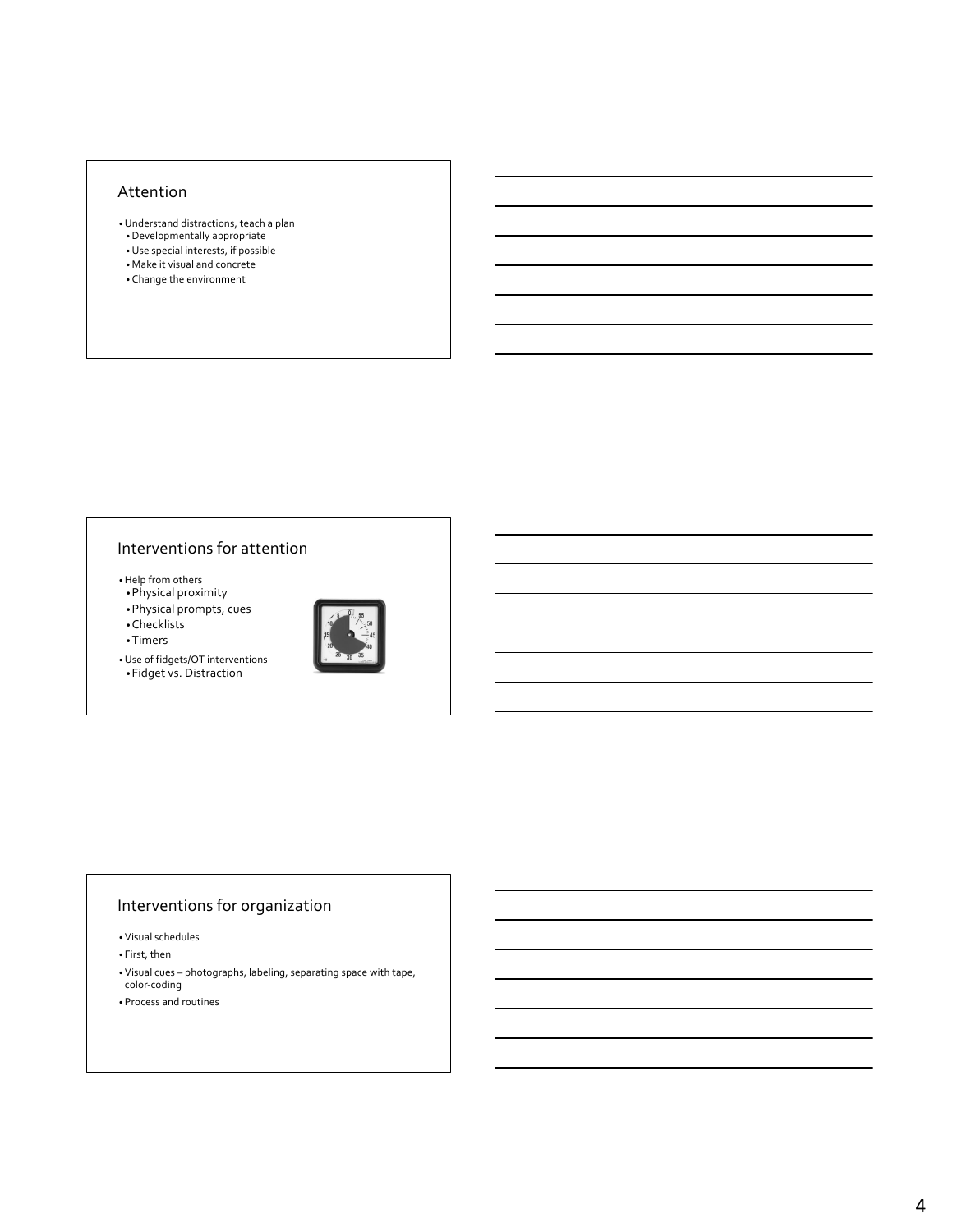



## Making homework less work

- Support from school, teachers
- Routine
- Chunk homework
- Build in breaks (if needed, effective) and a reward (i.e., preferred activity)
- Estimated time, actual time
- Make the complaining/whining/procrastinating time visual

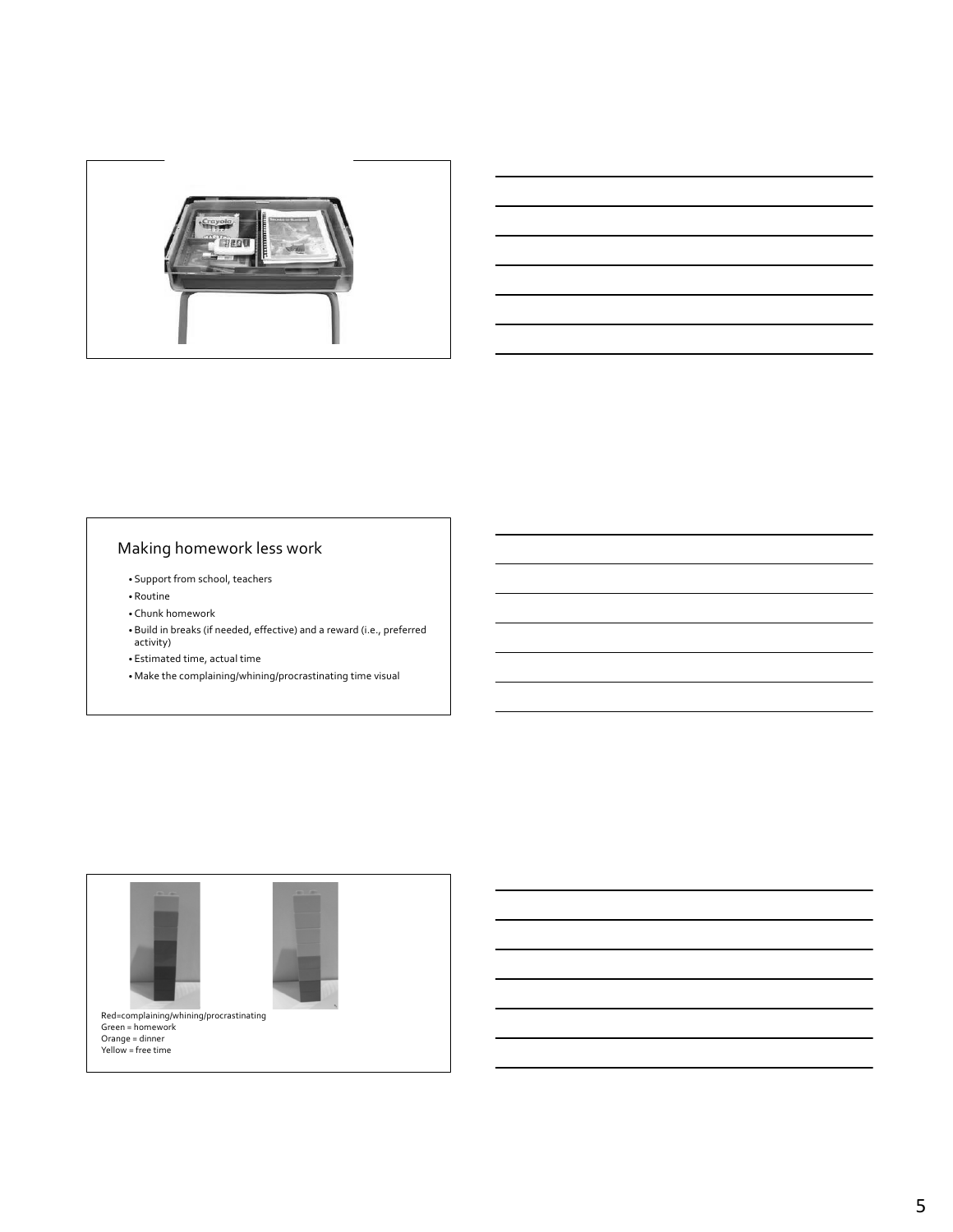







### Ask for Help (with words, cards, or codes)

- Ask for a minute (pause)
- Ask to slow down
- Ask for a break
- Ask for clarification
- Ask for guidance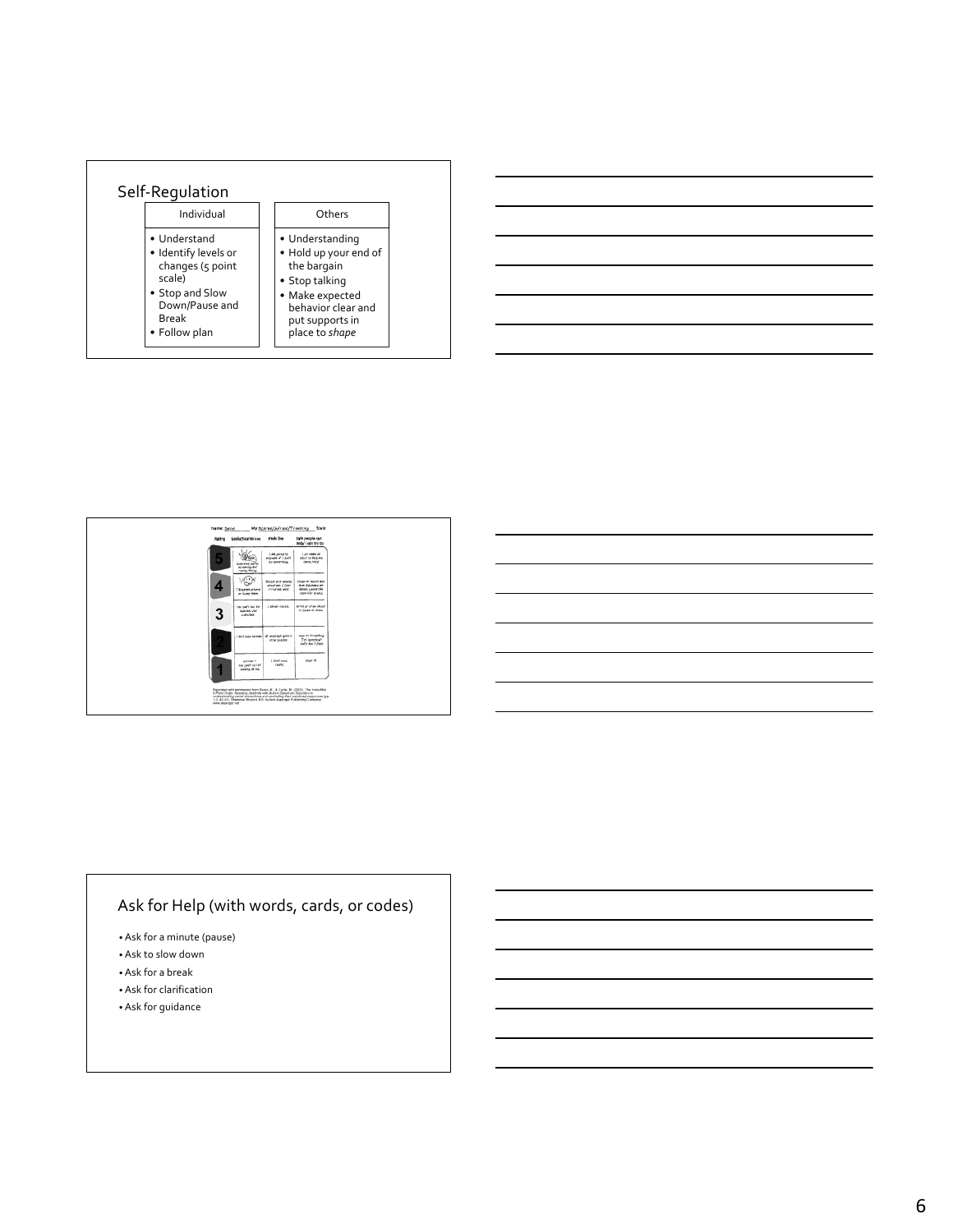### Interventions for Impulsivity

•Teach waiting

•Put visuals in place, find

- obstacles
- •Set up rules

•Physical cues – a hand up,

something to hold, fidget on wrist



#### Skills to Target

- Facial expressions • Giving compliments
- Body language
- Personal space
- Listening
- Social filter
- Appropriate topics
- Staying on topic
- Interrupting
- Telling jokes • Tattling vs. reporting
- Small talk
- Coping with problems
- Joining a group
	- Perspective taking
	- Sharing/turn-taking
- Teamwork • Self-control
- Bullying vs teasing vs ?
- Following someone else's
- plan • Not everyone says what they mean, not everyone means what they say
- 

## Approaches

- Social narratives
- Social thinking skills and Michelle Garcia Winner guru stuff
- •Hidden curriculum
- Comic Strips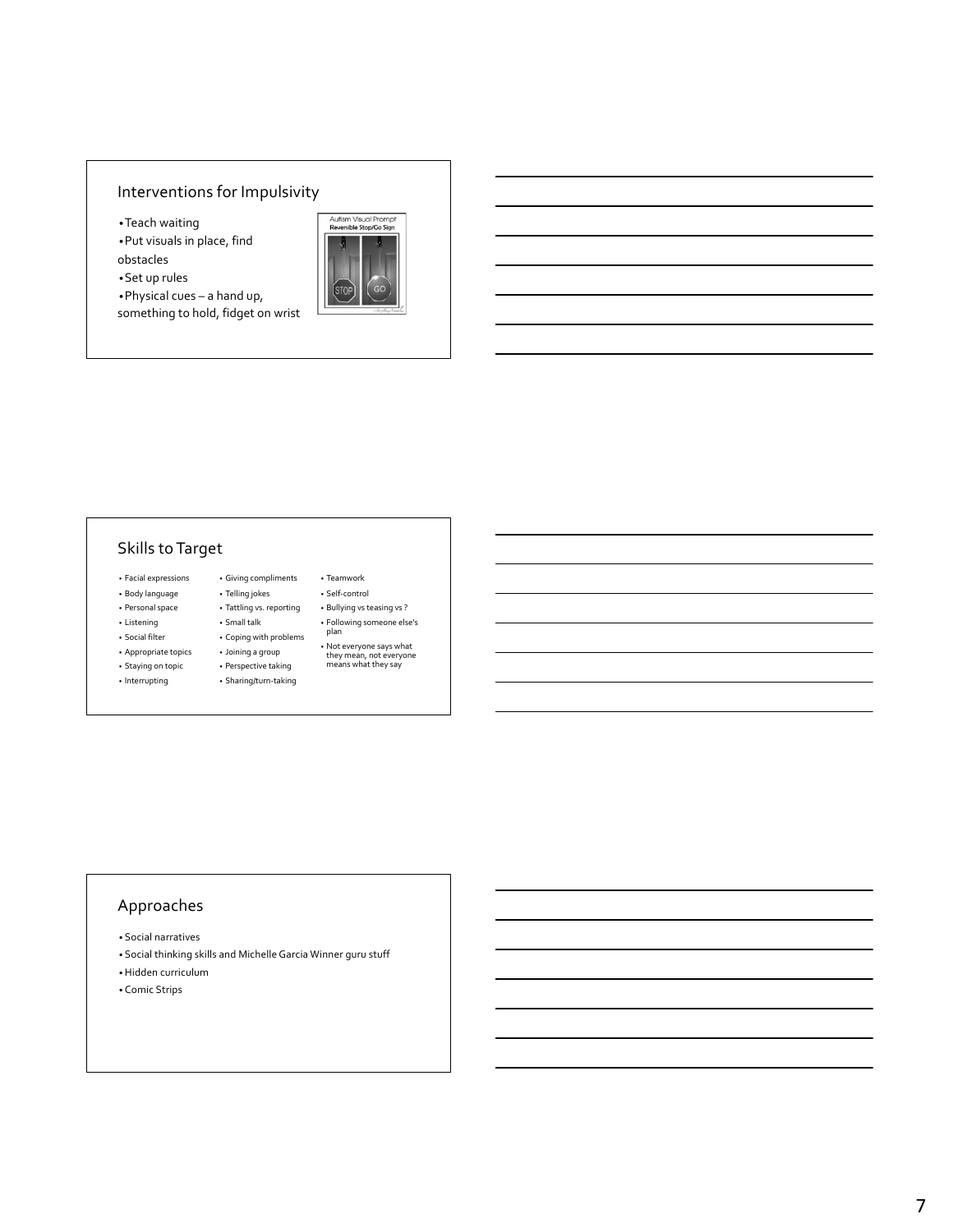# SOCIAL THINKING SKILLS

#### Basic Tenets

- Thinking About You, Thinking About Me Michelle Garcia Winner
- Expected/Unexpected Behaviors
- Perspective Taking
- Body and Brain in the Group
- Social Behavior Maps

#### Teaching Perspective Taking

- I think about you; you think about me
- I think about your intentions; you think about my intentions
- I realize you are having thoughts about me and I think about what you
- might be thinking about me; you do the same
- I regulate my behavior to keep you thinking about me the way I want you to think about me; you do the same

Michelle Garcia Winner, 2007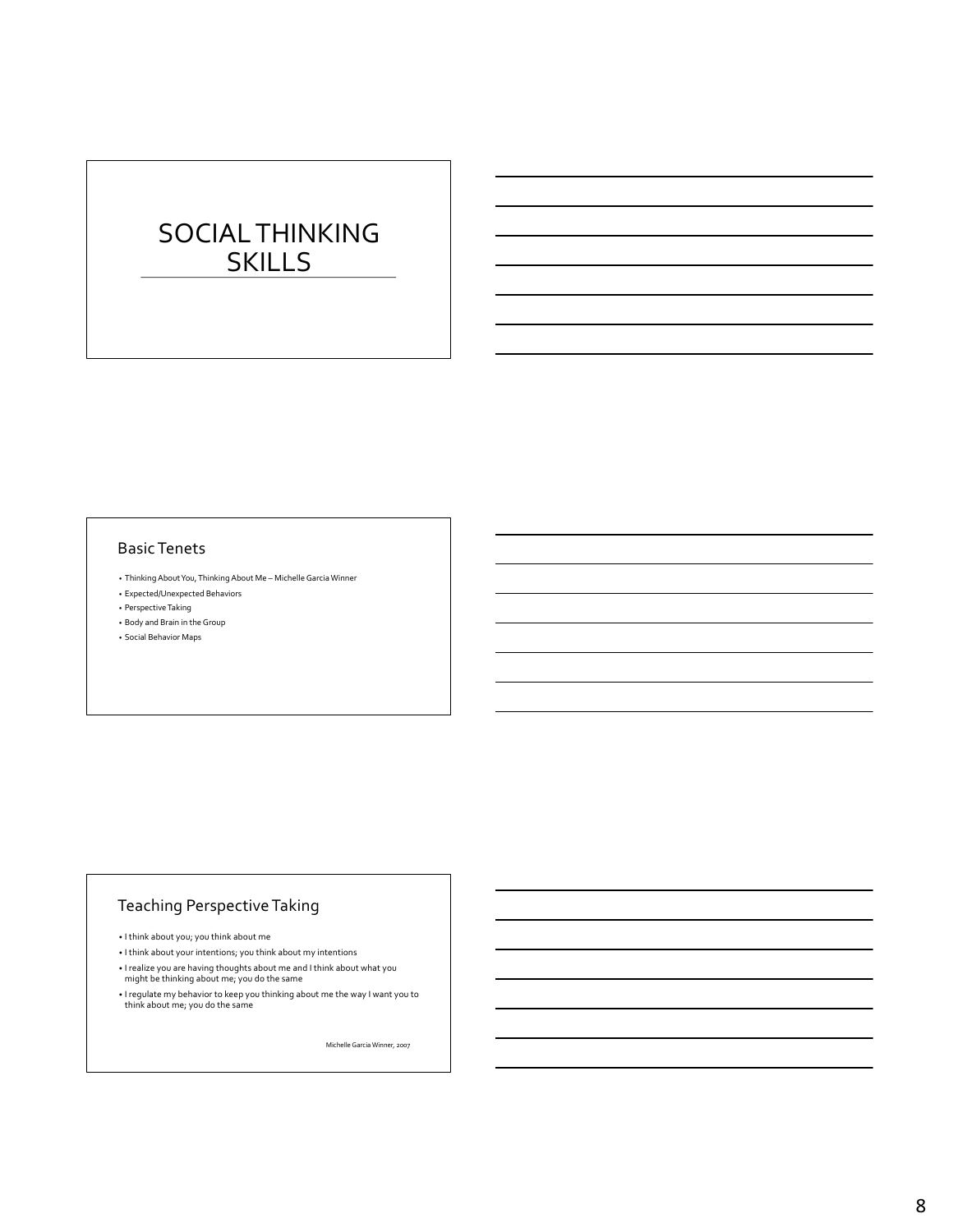

### Expected/Unexpected Behaviors

- Social behavior mapping Another form of a social narrative
- Behavior
- Others' thoughts and feelings
- Consequences/what happens
- •How you feel

Michelle Garcia Winner, 2007



9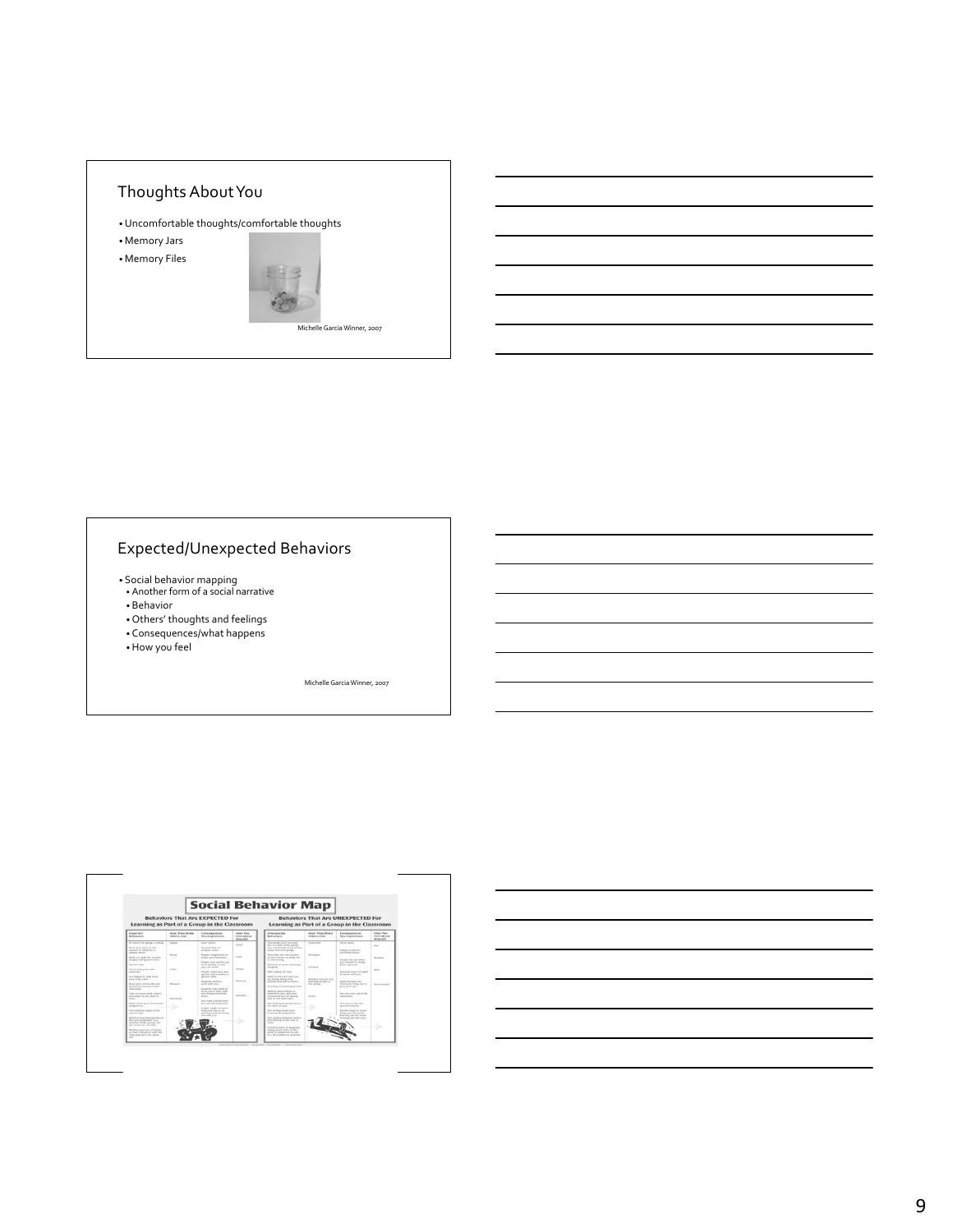## THE HIDDEN CURRICULUM

Brenda Smith Myles, Ph.D. Judy Endow MSW

#### It's Common Sense

- Social information that is not directly taught
- Social information we assume everybody knows
- •Unstated rules or customs that
- Can cause confusion, anxiety, loneliness, and negativity for those with ASD who are not neurologically wired to automatically "get it"

#### About the Social Rules

- They change based on age
- They can be different based on gender
- They can change based on your environment
- They can change depending on who is around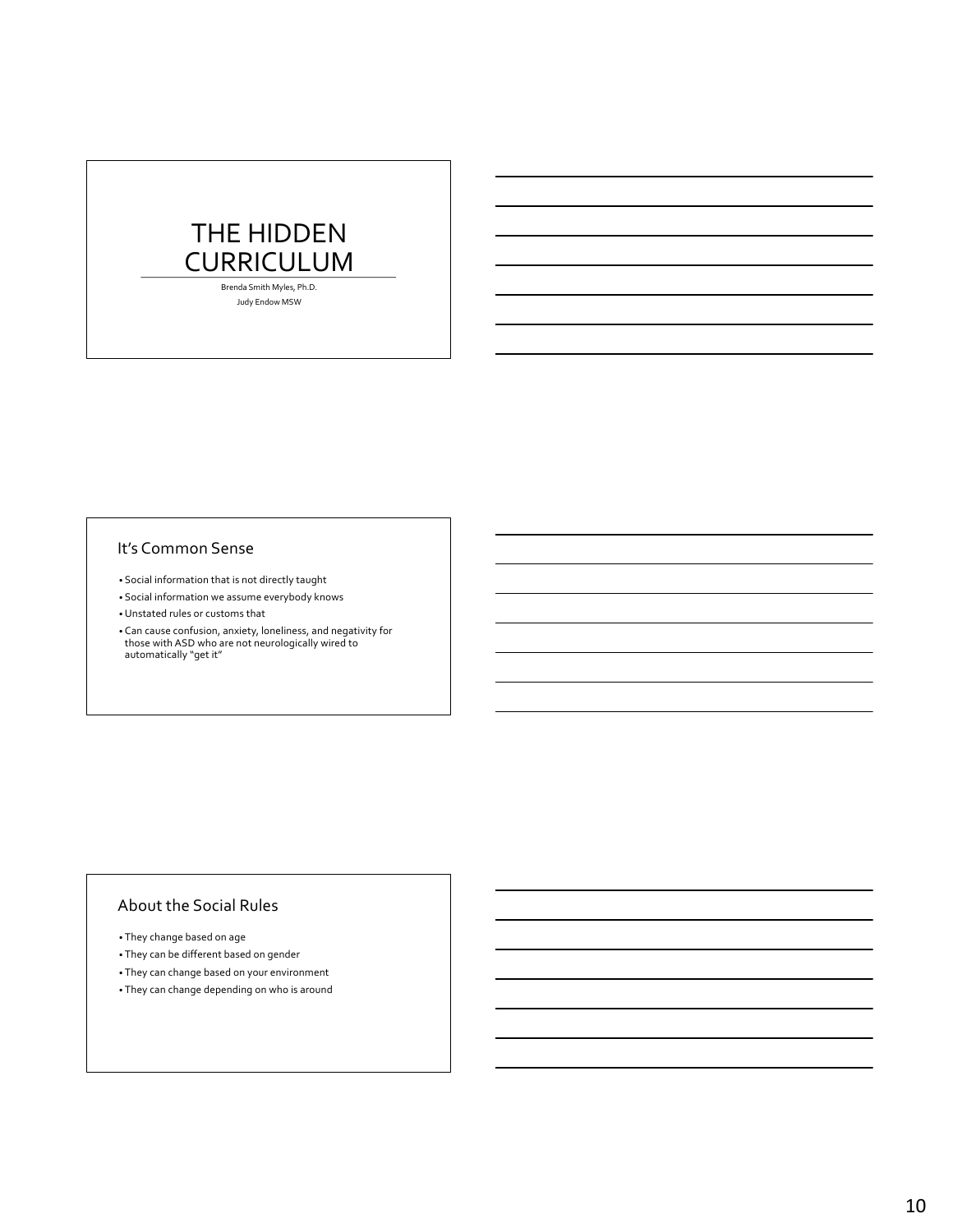#### Teaching the Hidden Curriculum

- The ECLIPSE Model (Moyer, 2009) • includes sample IEP goals along with "pick up and use" lesson plans
- The Social Times (Buron, 2010) •Newsletter written directly to students in their "voice"
- One A Day hidden curriculum calendars (Trautman & Wragge, 2010)
- •Geared towards kids and older adolescents
- Teach about the hidden curriculum, clarification, and social repairs

# AND THERE'S AN APP FOR THAT

#### Technology

- As communication device
- Apps for self-monitoring, teaching skills
- Autism Apps search apps by category, price, and device by skill; links to reviews by parents, specialists, users
- i.AM Search create a profile and appropriate apps are recommended
- Smart apps for Special Needs
- Apps and Autism
- Autism Apps
- Mobile Learning 4 Special Needs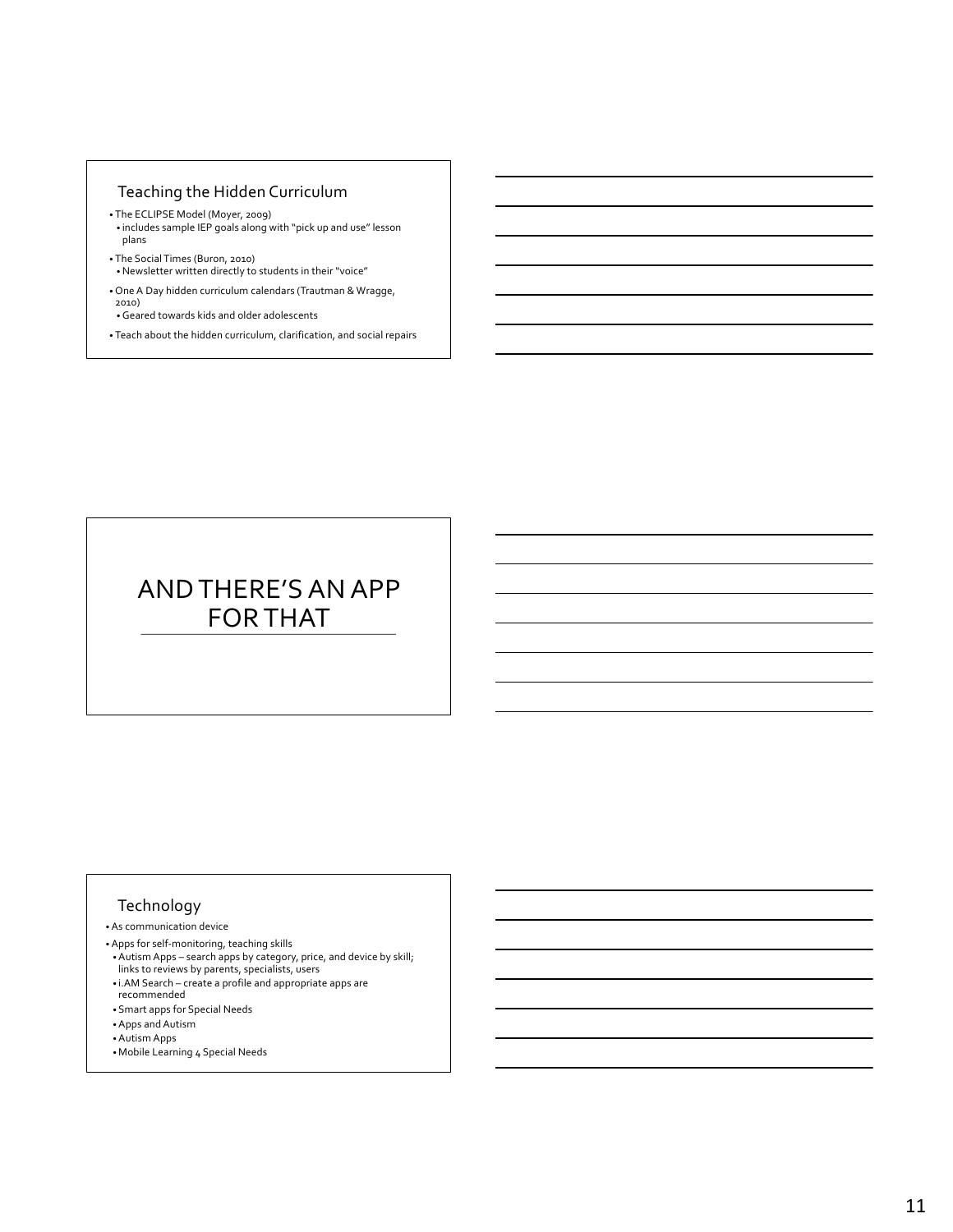## As With Any Intervention

- Be intentional about the use of technology
- Be mindful of the balance
- •Has it lead to any "new" problems to address
- Put it in your toolbox

# THE SOCIAL NAVIGATOR

### Technology

• To model

- To demonstrate
- To prepare
- To reinforce
- To vary
- To capture interest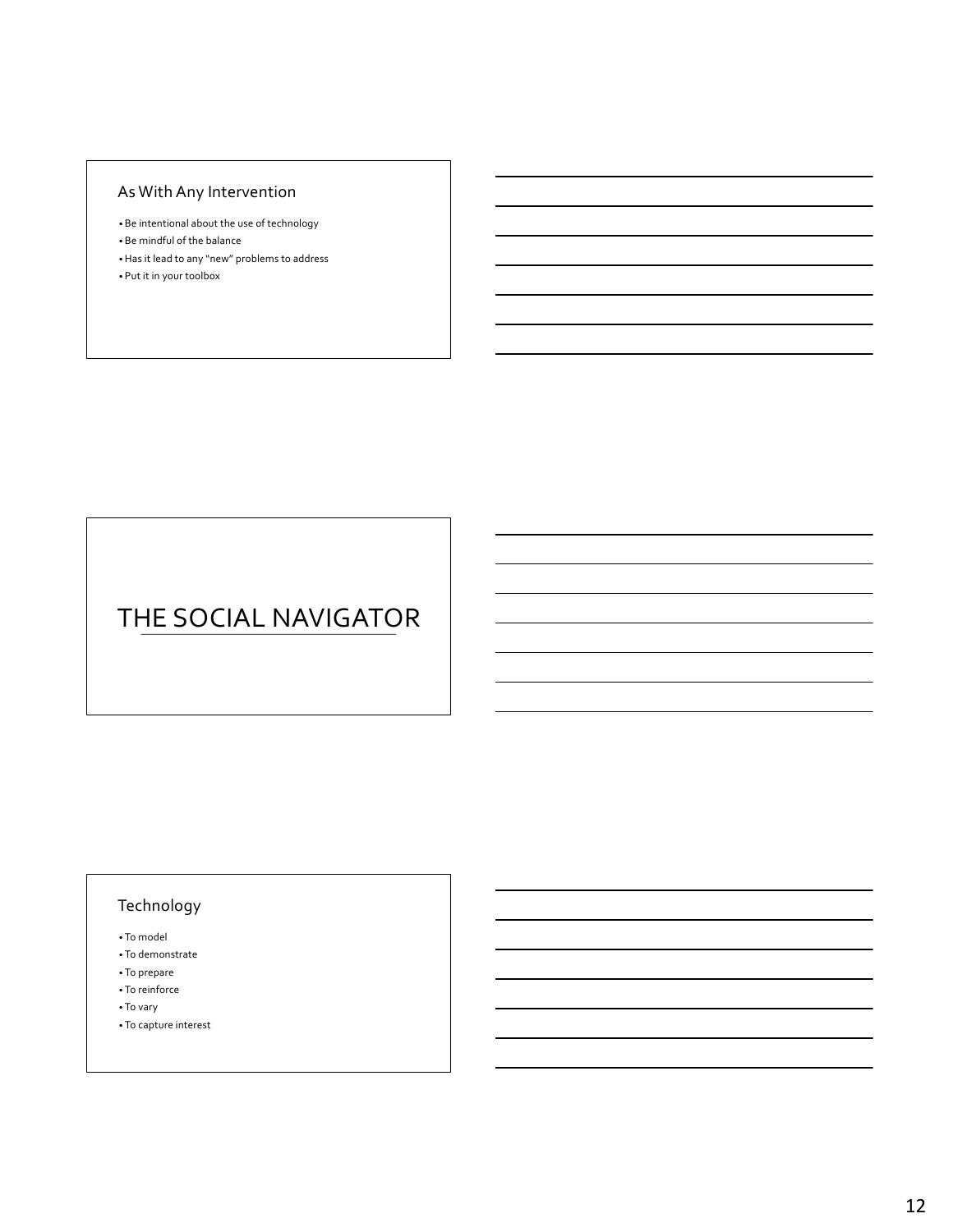### Video modeling

- Everyday Speech channel on You Tube
- Model Me videos, app
- Your own phone

### If You're More Inclined to Use a Pencil…

•Draw it out •Draw out thoughts and feelings and actions •Draw alternatives

### Generalizing to Real Life

- In the moment coaching, signals
- •Hidden curriculum, social rules
- Teach "time, place, audience"
- Plan for respectful way to give in the moment feedback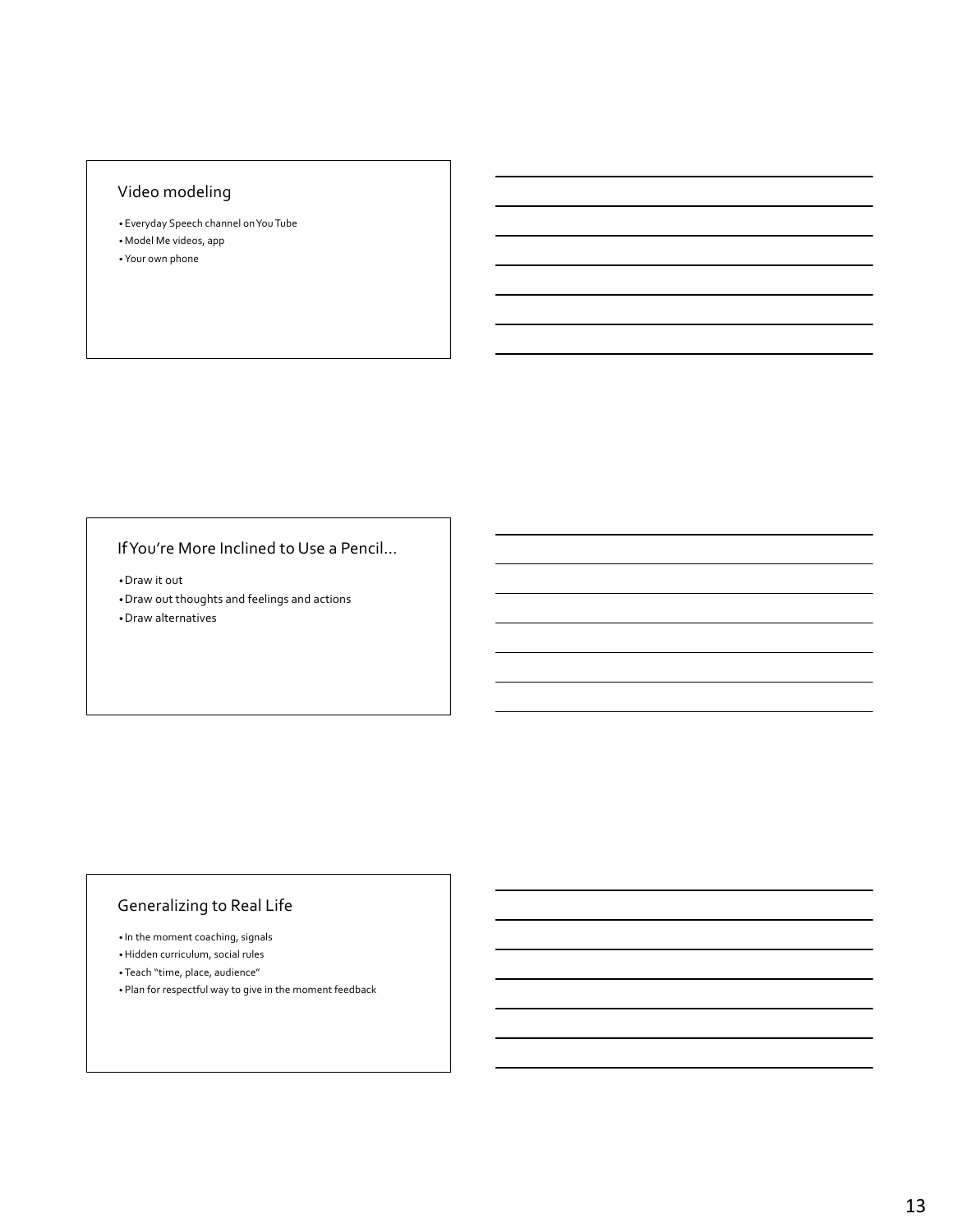# ZOOM

Istvan Banyai



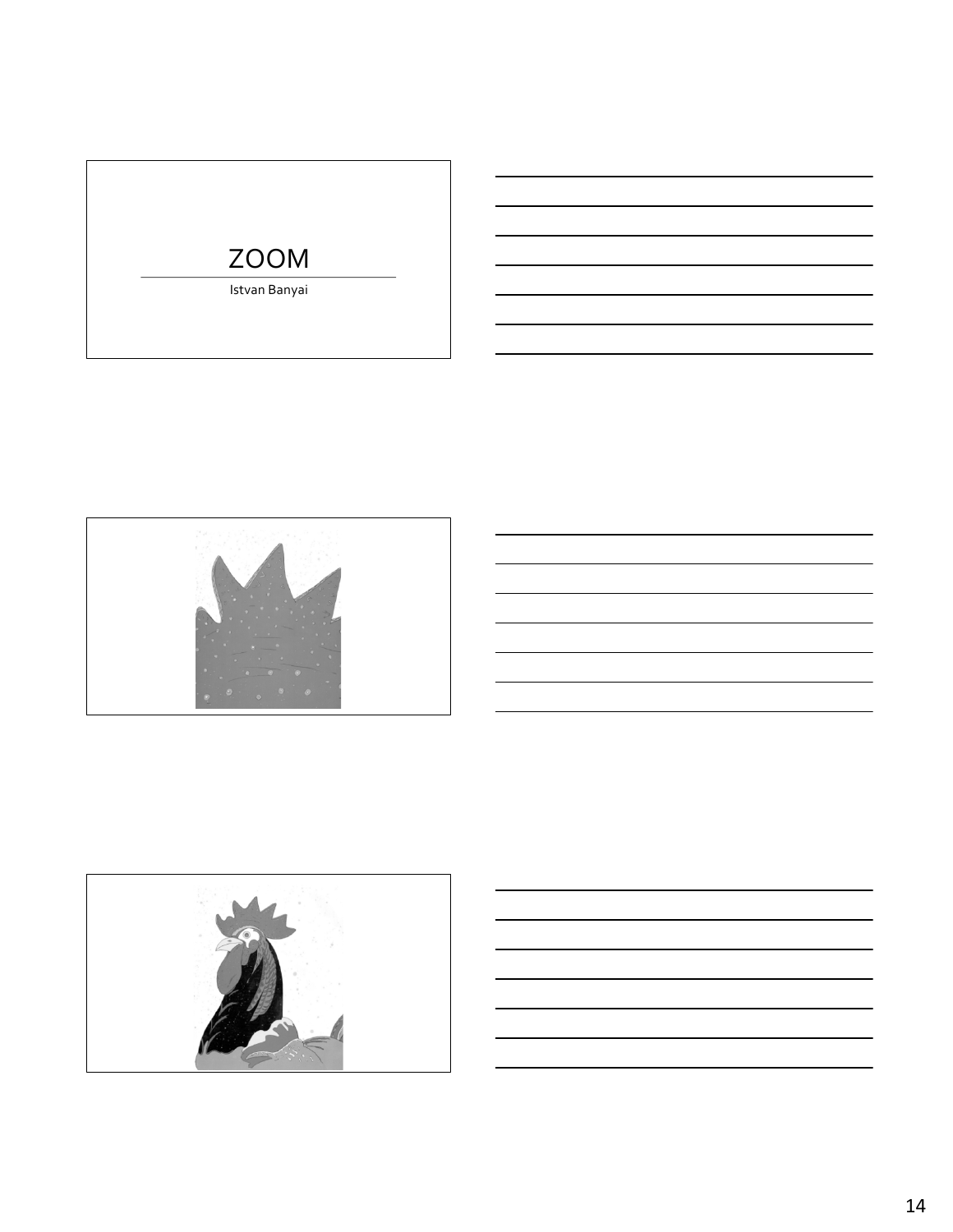



#### Process

- Identify strengths in patients and family and "what speaks to" the patient and family
- Identify deficits and "hot spots" within the patient and family
- Ask yourself: "what can we put in place?"
- Ask yourself: "what can we take away?"
- Consider all settings and areas of functioning
- Consider other providers: SLP, OT, education team, psychiatrist, PCP, medical specialists
- Zoom in and zoom out
- Prioritize a plan